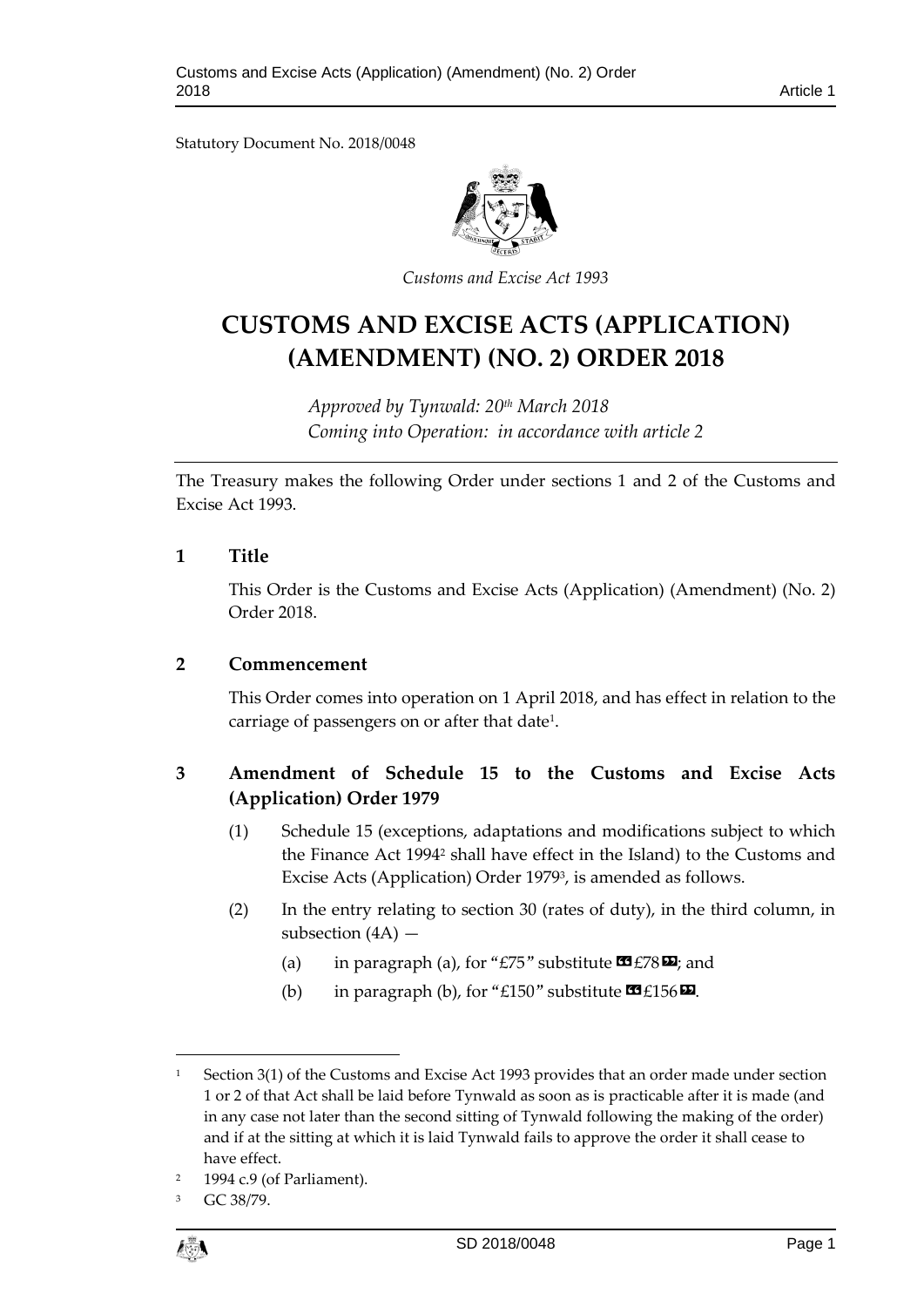## **4 Amendment of Schedule 21A to the Customs and Excise Acts (Application) Order 1979**

- (1) Part 2 of Schedule 21A to the Customs and Excise Acts (Application) Order 1979<sup>4</sup> is amended as follows.
- (2) After the entry relating to Schedule 36, paragraph 48, insert –

**ES** Schedule 36, Enforcement of penalty. In sub-paragraph (2) for paragraph 49. "income tax" substitute **KIVATE** 

## **MADE 5 TH FEBRUARY 2018**

**A L CANNAN** *Minister for the Treasury*

1



<sup>&</sup>lt;sup>4</sup> Part 2 of Schedule 21A was inserted by SD 0638/08, and paragraph 49 was subsequently amended by SD 0595/09.